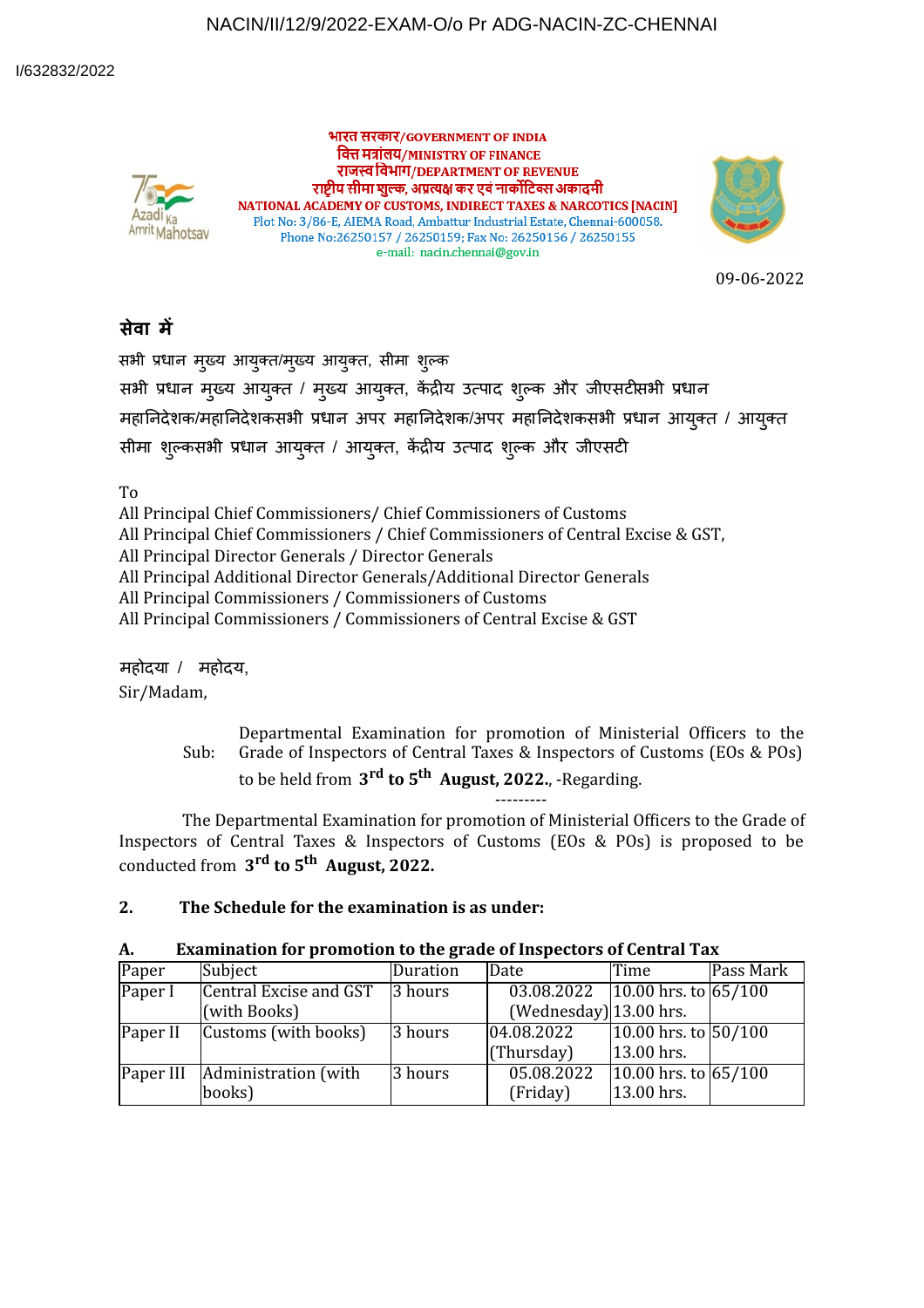| Paper     | Subject                  | Duration | Date        | Time                   | Pass Mark |
|-----------|--------------------------|----------|-------------|------------------------|-----------|
| Paper I   | Customs (with books)     | 3 hours  | 04.08.2022  | 10.00 hrs. to $65/100$ |           |
|           |                          |          | (Thursday)  | 13.00 hrs.             |           |
| Paper II  | Allied Acts (including   | 3 hours  | 03.08.2022  | 10.00 hrs. to $50/100$ |           |
|           | Central Excise & GST Act |          | (Wednesday) | 13.00 hrs.             |           |
|           | & Rules) (with books)    |          |             |                        |           |
| Paper III | Administration (with     | 3 hours  | 05.08.2022  | 10.00 hrs. to $65/100$ |           |
|           | books)                   |          | (Friday)    | 13.00 hrs.             |           |

#### **B. Examination for promotion to the grade of Inspectors of Customs (EOs &POs).**

3. Necessary instructions may kindly be given to the respective Jurisdictional Commissioners to make necessary arrangements to conduct the said Departmental Promotion Examination on the scheduled dates.

4. The question papers for the examination would be sent in password protected PDF format on the previous day of the respective examination, to the nominated / authorized officer through e-mail. Password for opening the PDF will be communicated to the authorized officer mail ID / over phone, 30 minutes before the commencement of the respective examination. Instructions may kindly be given to the respective Jurisdictional Commissioners to make necessary arrangements so that suf'icient copies of the question papers are made for the conduct the said Departmental Examination on the scheduled dates. The authorized officer nominated in each formation shall ensure that the examination is conducted in a fair and transparent manner.

5. The requisition for the question papers along with the details of the nominated candidates may be sent in the prescribed proforma vide **Annexure- II** along with a covering letter duly signed and attested by the ADC/JC (P&V)and scanned and mailed to **Email ID : nacinchn-deptexam@gov.in. This request must reach NACIN, Chennai latest by 17.07.2022 .**

6. While informing the requirement, the name of the post and the Roll No. of the candidate for which the examination is to be conducted may clearly be stated*. The Roll Nos. of the candidates shall be assigned by preixing the post for which they intend to appear (e.g.) INSPR/01 or EO/PO/01 etc. Any other format of assigning the Roll numbers by prefixing/suffixing the name of the Commissionerate may please be avoided.*

*7 .* Candidates working on Deputation / Loan basis who are eligible and willing to appear for the examination, shall be nominated from their Parent Commissionerate. Such nominations may be sent along with "No Objection Certificate" from the Cadre Control Authority in case the candidate has represented to take up the exam in his current place of posting.

8. The following information may be furnished while sending requisition for the question papers.

i. Name, Designation, Office address with telephone no. and official mail ID (**individual's gov.in mail ID and not the mail ID of the section or office**) of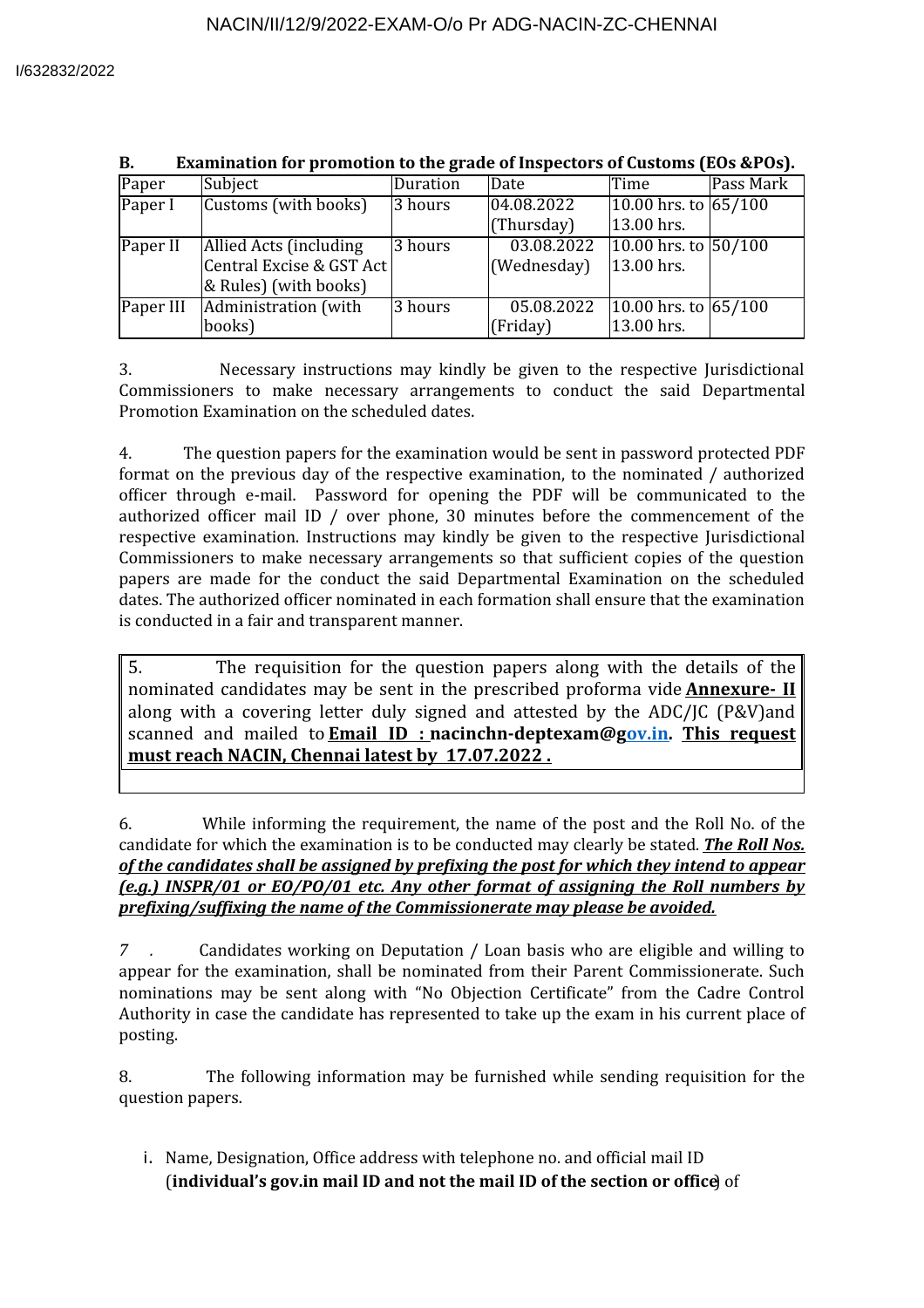### NACIN/II/12/9/2022-EXAM-O/o Pr ADG-NACIN-ZC-CHENNAI

Additional / Joint / Deputy/ Assistant Commissioner of the Commissionerate, who would be authorized to conduct the examination / to whom the question papers are to be sent.

ii. Name/ designation and complete postal address of concerned Cadre Controlling Authority (CCA)

8. The Nodal Officers are required to keep a close watch on receipt of the question papers through mail, in respect of various examination centres under your charge and nonreceipt of the question paper may be brought to the immediate notice of **Mrs. D. SUGANYA, SUPERINTENDENT (EXAMINATIONS), NACIN, CHENNAI- Contact No. 044-26250139 / 09841971488 immediately, so that alternative arrangements could be made for dispatch of Question Papers.**

9. The Cadre Controlling Commissioner may be requested to inform the eligible officers, who are on deputation with other Directorates / Organizations and also include their requirements.

10. The syllabus for the examination is enclosed with this notice as Annexure-I.

11. This Notice is also being posted on NACIN and CBIC website.

12. Eligibility of the candidates shall be decided by the Cadre Controlling Authority. As per DG NACIN instructions, only queries relating to process of conducting examination will be clarified by this office. Any reference on the question of eligibility shall not be entertained by this office.

13. 'Instructions for Examination' are enclosed, which are integral part of this letter. आपका विश्वासी

**{**के**.**एस**.**वी**.**वी**.**साद ारा डिजिटल रूप से हस्ताक्षरित I}

# Signed by K S V V Prasad Date: 09-06-2022 17:31:06

अपर महािनदेशक

संलग्नक $\cdot$  ऊपर के रूप में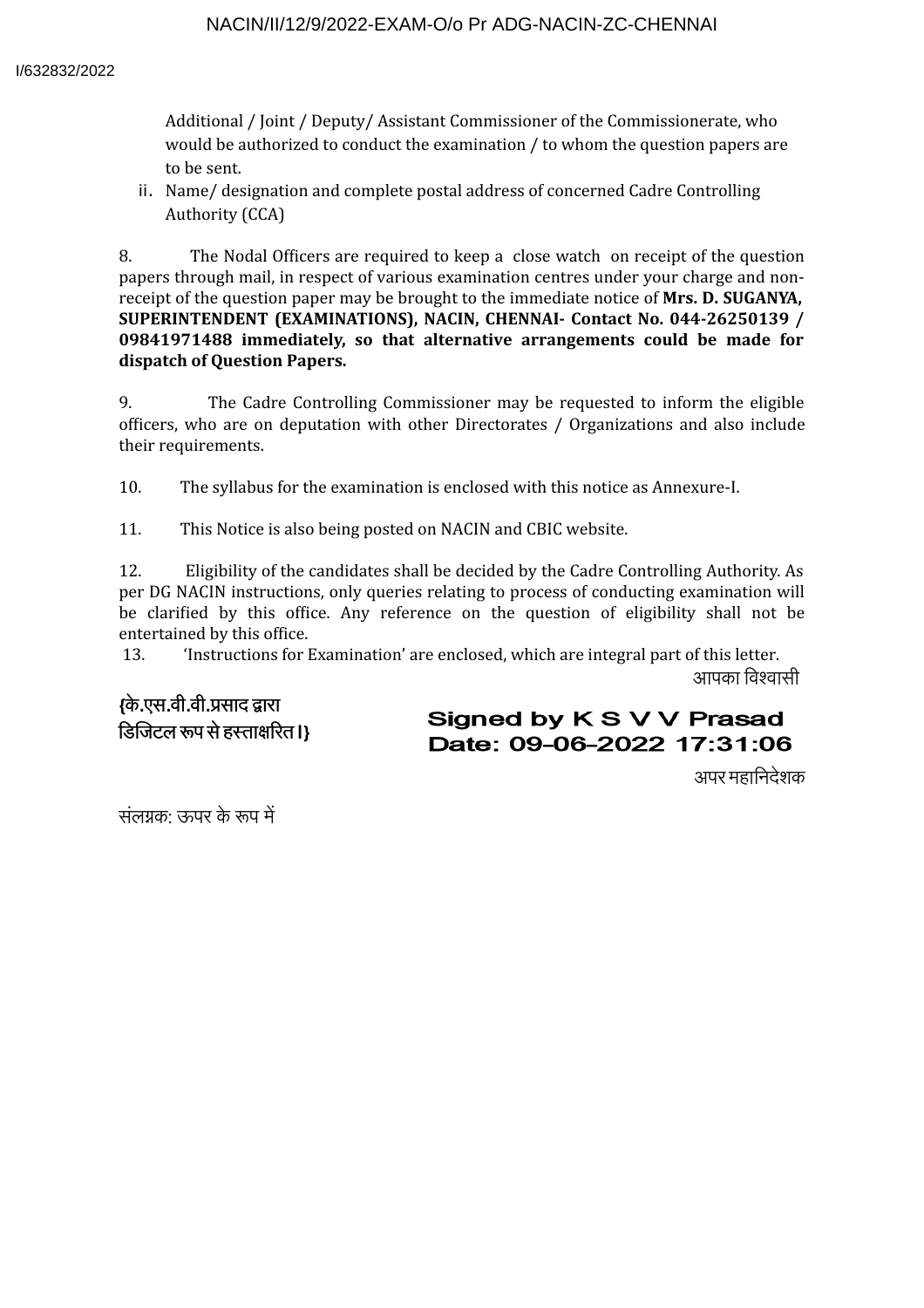## **INSTRUCTIONS FOR EXAMINATION**

1. The schedule of the examination is as below:

| А.       | Examination for promotion to the grade of inspectors of Central Tax |          |                                                           |                                        |           |  |
|----------|---------------------------------------------------------------------|----------|-----------------------------------------------------------|----------------------------------------|-----------|--|
| Paper    | Subject                                                             | Duration | Date                                                      | lTime.                                 | Pass Mark |  |
| Paper I  | Central Excise and GST<br>(with Books)                              | 3 hours  | 03.08.2022 10.00 hrs. to 65/100<br>(Wednesday) 13.00 hrs. |                                        |           |  |
| Paper II | Customs (with books)                                                | 3 hours  | 04.08.2022<br>(Thursday)                                  | $10.00$ hrs. to $50/100$<br>13.00 hrs. |           |  |
|          | Paper III Administration (with<br>books)                            | 3 hours  | 05.08.2022<br>(Friday)                                    | 10.00 hrs. to $65/100$<br>13.00 hrs.   |           |  |

#### **A. Examination for promotion to the grade of Inspectors of Central Tax**

| Examination for promotion to the grade of Inspectors of Customs (EOs &POs).<br><b>B.</b> |  |
|------------------------------------------------------------------------------------------|--|
|------------------------------------------------------------------------------------------|--|

| Paper     | Subject                  | Duration | Date        | Time                   | Pass Mark |
|-----------|--------------------------|----------|-------------|------------------------|-----------|
| Paper I   | Customs (with books)     | 3 hours  | 04.08.2022  | 10.00 hrs. to $65/100$ |           |
|           |                          |          | (Thursday)  | 13.00 hrs.             |           |
| Paper II  | Allied Acts (including   | 3 hours  | 03.08.2022  | 10.00 hrs. to 50/100   |           |
|           | Central Excise & GST Act |          | (Wednesday) | 13.00 hrs.             |           |
|           | & Rules) (with books)    |          |             |                        |           |
| Paper III | Administration (with     | 3 hours  | 05.08.2022  | 10.00 hrs. to $65/100$ |           |
|           | books)                   |          | (Friday)    | 13.00 hrs.             |           |

2. The Pr. Commissioner / Commissioner of the field formation where the examination is scheduled to be held shall nominate an officer not below the grade of Assistant Commissioner, who will be authorized to function as the overall in-charge for conduct of said examination and he / she shall be responsible to conduct the examination in a free and fair manner and maintain secrecy thereof. The nominated officer shall acknowledge the receipt of question paper through post / password protected PDF file to NACIN Chennai on the mail ID nacinchn-deptexam@gov.in. The Authorized Officer is further required to nominate a Supervisor / Invigilator to conduct the exam smoothly and if needed the required no(s) of Photocopies of question papers shall be done secretly under his/her personal supervision.

3. The answer sheets and the attendance sheet arranged serially according to allotted Roll No(s) in sealed cover should be sent to NACIN, Chennai immediately after the examination. The same shall be evaluated by NACIN, Chennai. In case, none of the candidates nominated have appeared for the examination, the Attendance Sheet marking ABSENT for the candidates must be sent to NACIN, Chennai without fail.

4. The examination work requires the Supervisor / Invigilator to ensure the correctness of the Roll Numbers written by the candidates, to make the seating arrangement for the candidates, supply of standard stationery like answer sheets and the question papers as many as required.

5. The Invigilators and the Supervisors shall maintain con'identiality, impartiality and discipline in conducting the examination and ensure that no unfair means or cheating happens in and around the examination centre which can give some extra advantage to somebody and thus prejudicial to others. The whole exercise shall be designed and conducted to do justice to the deserving only.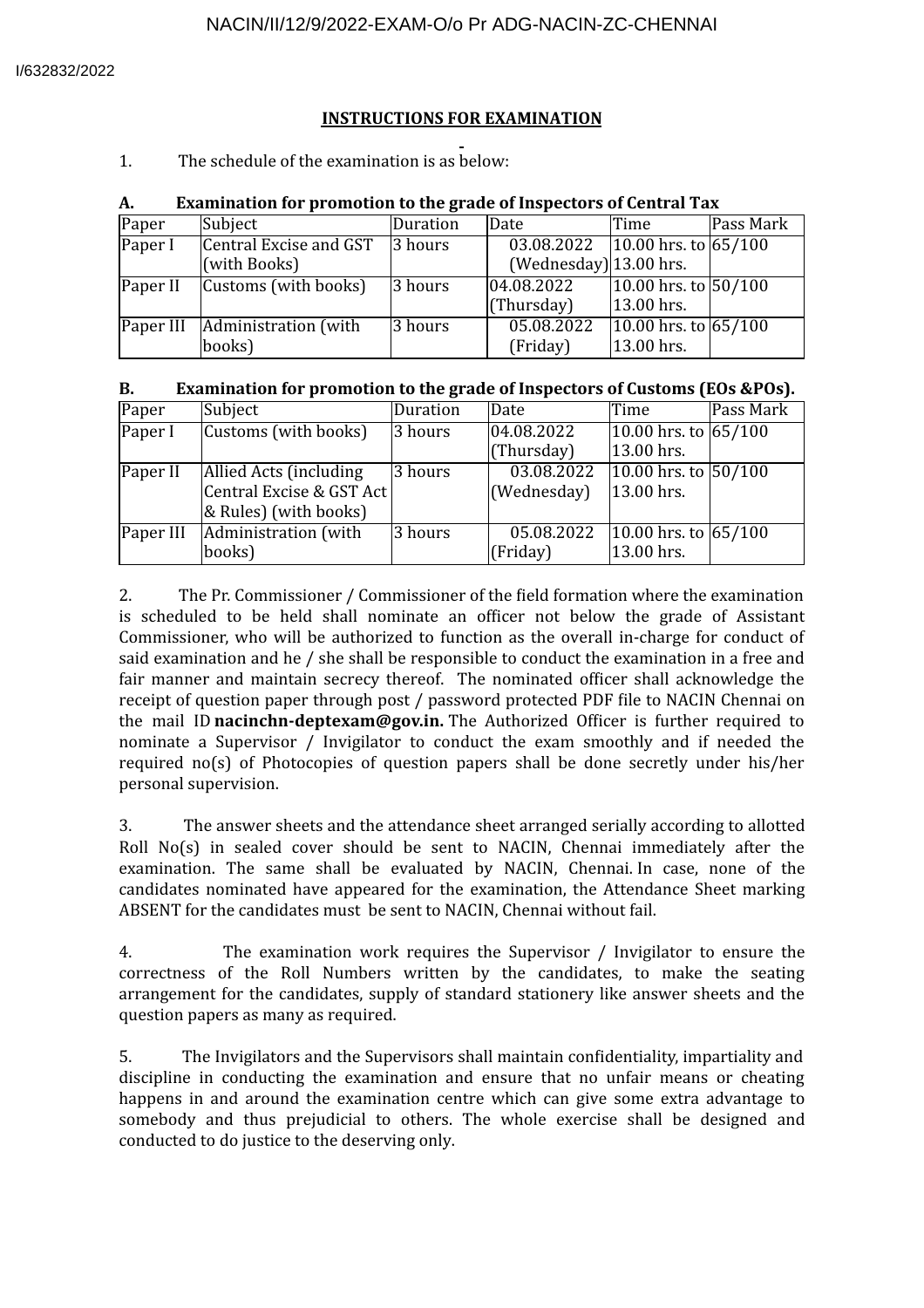6. The answer sheets shall contain the following particulars, either in printed form or affixing rubber stamp:

|         | Name of the examination                                                                                                          |  |
|---------|----------------------------------------------------------------------------------------------------------------------------------|--|
| $2^{-}$ | Roll No.                                                                                                                         |  |
| 3.      | Name of Center                                                                                                                   |  |
| 4.      | Date & time of Examination                                                                                                       |  |
| 5.      | Name of the Paper & Subject                                                                                                      |  |
| 6.      | No. of loose answer sheets used (The<br>Supervisor / Invigilator will sign the<br>loose sheets and also assign page<br>numbers)  |  |
| 7.      | Signature of the Supervisor / Invigilator<br>(on verification that all the details are<br>correctly filled in by the Candidates) |  |
| 8.      | Marks obtained / Maximum Marks                                                                                                   |  |
| 9.      | Signature of the Supervisor / Invigilator<br>with name stamp                                                                     |  |

7. The candidates shall be instructed not to write his / her name or use any sign / symbol / signature etc. in the answer sheets which may hint the identification of the candidates in any way. They shall also be instructed that any indulgence of unfair means like copying from unauthorized sources or talking with anybody on the answer clues inside or outside the examination hall or any behavior of the candidates that may be considered to be cheating by the Invigilator / Supervisor/ NACIN shall render their examination as null and void.

8. The eligibility of the candidates shall be ascertained by the Cadre Controlling Authority( $CCA$ ) and any clarification other than conducting the examination shall not be entertained by this office. Any correspondence on the process / conduct of examination may be made with **Mrs. D. SUGANYA, SUPERINTENDENT (EXAMINATIONS), NACIN, CHENNAI- Contact No. 044-26250139 / 09841971488.**

9. NACIN would convey the marks obtained by the candidates only to the CCAs. Result in consonance with the Recruitment Rules and the instructions in force, if any, by the Ministry / Board from time to time, granting relaxations to the SC, ST and OBC candidates as may be applicable, shall be declared by the CCA or any other office duly authorized by CCA under intimation to this office for record.

10. Use and carrying of Mobile phone and any such electronic gadget in or around the examination hall by the candidates is strictly prohibited during the conduct of examination.

11. Candidates are not allowed under any circumstances to go out of the hall in the first thirty minutes even on completion/ submission of the paper and only one person is allowed to go out under reasonable plea after the first 30 minutes during the examination period.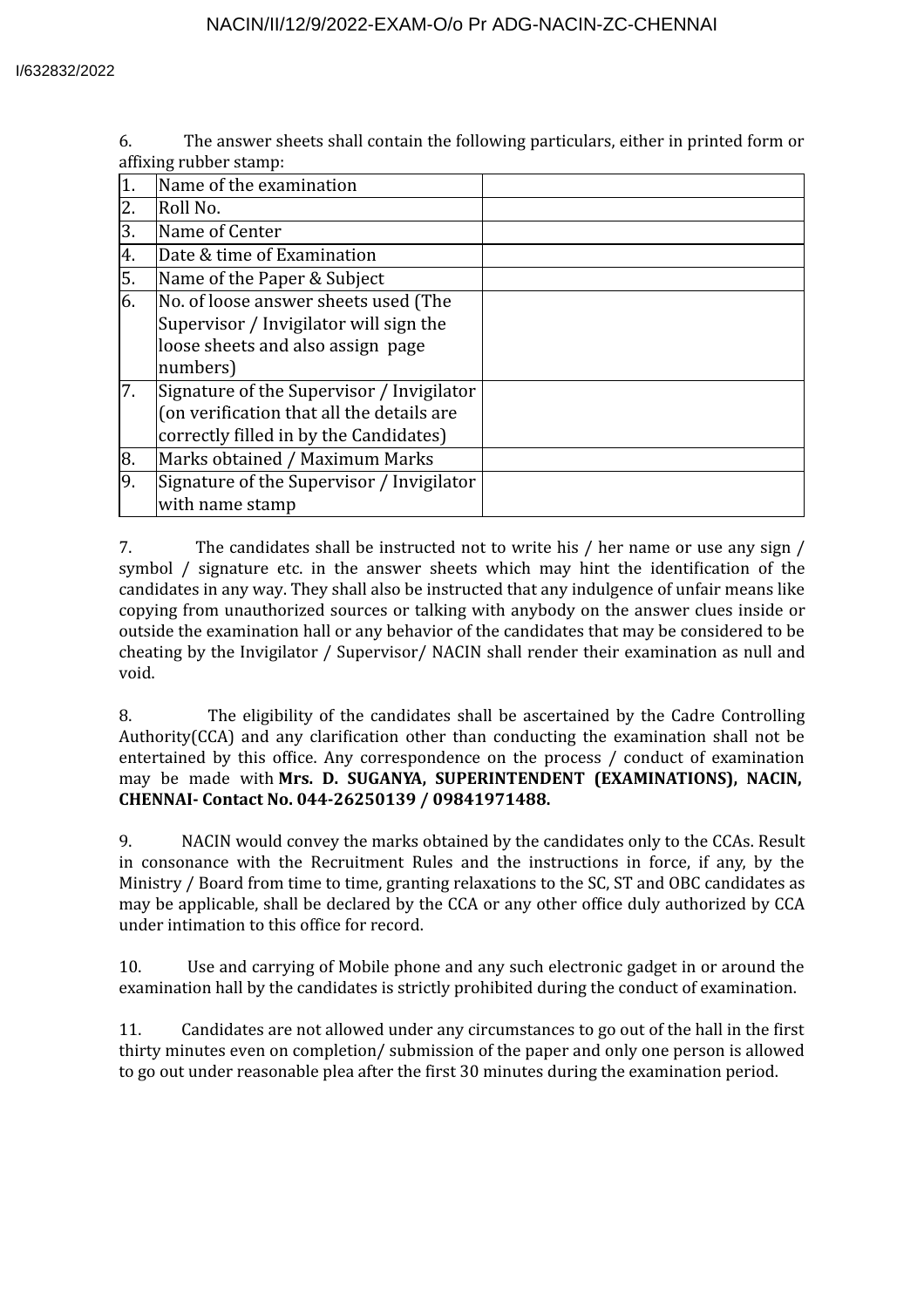## **ANNEXURE – I (SYLLABUS)**

#### **Central Excise and GST ; Paper I - Inspectors of Central Tax**

## **Latest Edition of :**

- 1. GST Act CGST Act 2017 -IGST Act, 2017, UTGST Act, 2017 and GST (Compensation to States) Act, 2017
- 2. CGST Rules, 2017 as amended
- 3. GST Rates
- 4. Central Excise Act, 1944.
- 5. Central Excise Rules (Latest)
- 6. Central Excise Tariff Act, 1985
- 7. CENVAT Credit Rules (Latest)
- 8. Central Excise Valuation (Determination of Price of Excisable goods) Rules, 2000
- 9. Central Excise (Appeals) Rules 2001
- 10. CESTAT (Procedure) Rules,1982 as amended
- 11. Central Excise (Appeals) Rules, 2001
- 12. Central Excise (Determination of Retail Sale price of Excisable Goods) Rules, 2000
- 13. Central Excise (Removal of Goods at Concessional Rate of Duty for Manufacture of Excisable Goods) Rules, 2001
- 14. Central Excise (Compounding of Offences) Rules, 2005
- 15. Central Excise (Settlement of Cases) Rules, 2007
- 16. Customs & Central Excise Settlement Commission Procedure, 2007
- 17. Central Excise (Advance Rulings) Rules, 2002
- 18. Customs, Central Excise Duties and Service Tax Drawback Rules, 1995

#### **Customs:Paper II – Inspector of Central Tax. Paper I – Inspectors of Customs (EOs& POs)**

## **Latest Edition of :**

- 1. Customs Act,1962.
- 2. Customs Manual
- 3. Customs Tariff Act, 1975.
- 4. Indian Evidence Act, 1872.
- 5. Indian Penal Code, 1860.
- 6. India New Foreign Trade Policy, 2015 -2020.
- 7. ITC (HS) Classification of Export & Import Items- latest edition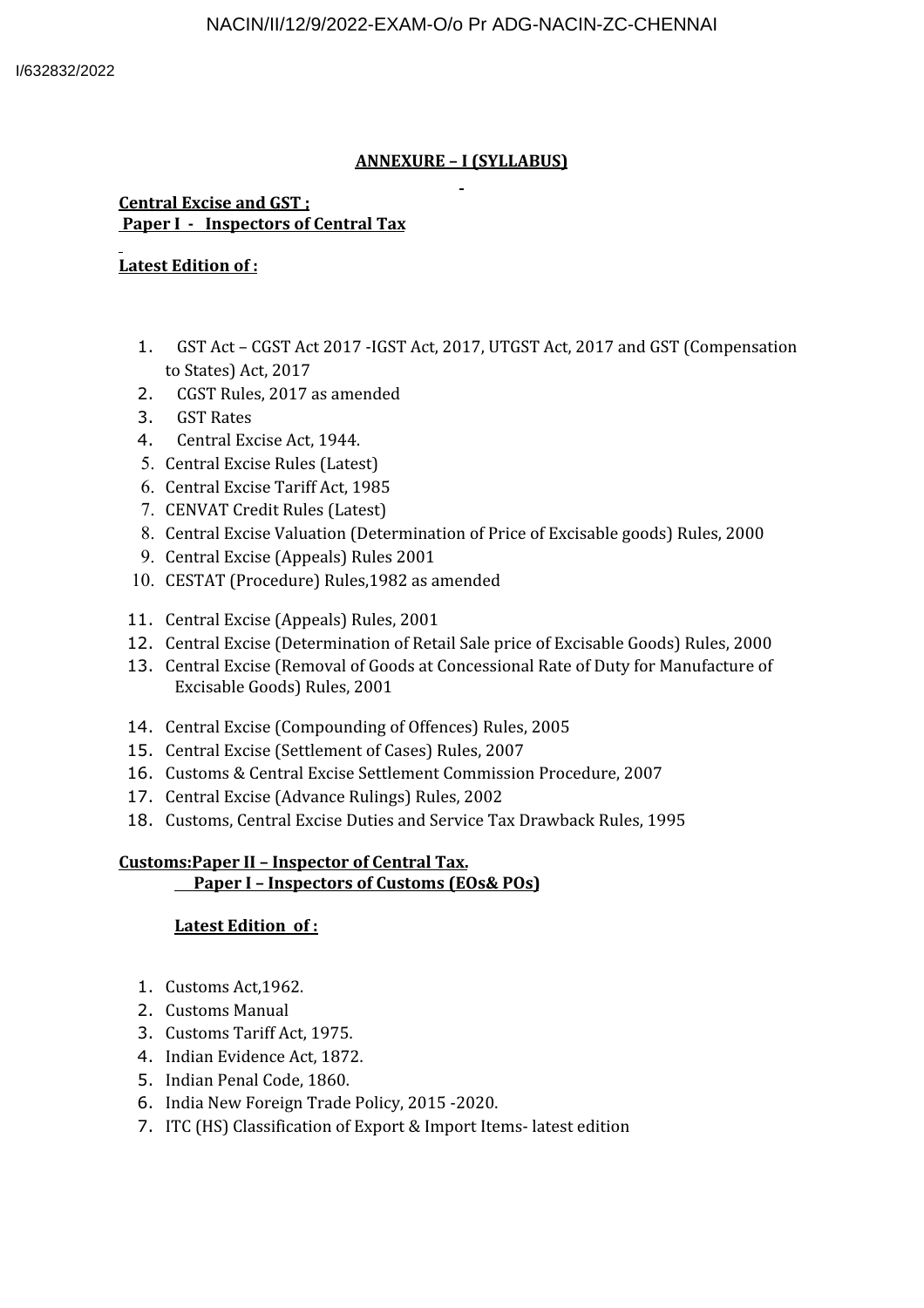## **Allied Acts (including Central Excise & GST) Paper – II Inspectors of Customs (EOs& POs)**

### **Latest Edition of:**

- 1. GST Act & Rules, 2017 (As amended)
- 2. Central Excise Act, 1944.
- 3. Central Excise Rules, (Latest).
- 4. Central Excise Tariff Act, 1985.
- 5. CENVAT Credit Rules, (Latest)
- 6. Customs Act and Rules &Procedures, Customs Tariff Act, 1975.
- 7. CESTAT (Procedure) Rules, 1982 as amended.
- 8. Foreign Trade Policy (2015-2020)
- 9. Foreign Trade (Regulation) Rules, 1993
- 10. Foreign Trade (Exemption from Application of Rules in certain cases) Order, 1993
- 11. Foreign Trade (Development & Regulation) Act, 1992 Notifications
- 12. Foreign Exchange Management Act, 1999 (42 of 1999)
- 13. Safeguard Measures (Quantitative Restrictions) Rules, 2012
- 14. Foreign Exchange Management (Export of Goods and Services) Regulations, 2000
- 15. Foreign Exchange Management (Current Account Transactions) Rules, 2000
- 16. Legal Metrology Act, 2009 and Legal Metrology (Packaged Commodities) Rules,2011.
- 17. The Livestock Importation Act, 1898
- 18. Prevention of Food Adulteration Act, 1954 & Food Safety and Standards Authority Act, 2006
- 19. Drugs and Cosmetics Act 1962, Drugs and Cosmetics Rules, 1945
- 20. Destructive Insects & Pests Act, 1914, PFS Order, 1989 and Plant Quarantine(Regulation of Import into India) Order 2003
	- 21. Conservation of Foreign Exchanges and Prevention of Smuggling Activities Act,1974 (COFEPOSA) (52 OF 1974)
	- 22. Criminal Procedure Code, 1973
	- 23. Civil Procedure Code, 1908
	- 24. SEZ Act 2005 & SEZ (Amendment) Rules 2013
	- 25. Environment Protection Act, 1986

## **Administration**

#### **Paper III - Inspectors of Central Tax Paper III - Preventive Officers & Examiners of Customs Latest Edition of :**

- 1. Central Civil Services (Pension) Rules, 1972.
- 2. Central Civil Services (Classification, Conduct & Appeal) Rules 1965
- 3. Central Civil Services (Conduct) Rules, 1964
- 4. General Provident Fund (Central Services) Rules, 1960.
- 5. General Financial Rules, 2005 and Receipts and Payments, Rules 1983.
- 6. Central Civil Services (Leave) Rules, 1972.
- 7. Leave Travel Concession Rules
- 8. FR & SR Service Rules & Financial Rules.
- 9. Swamy's Hand Book (latest)